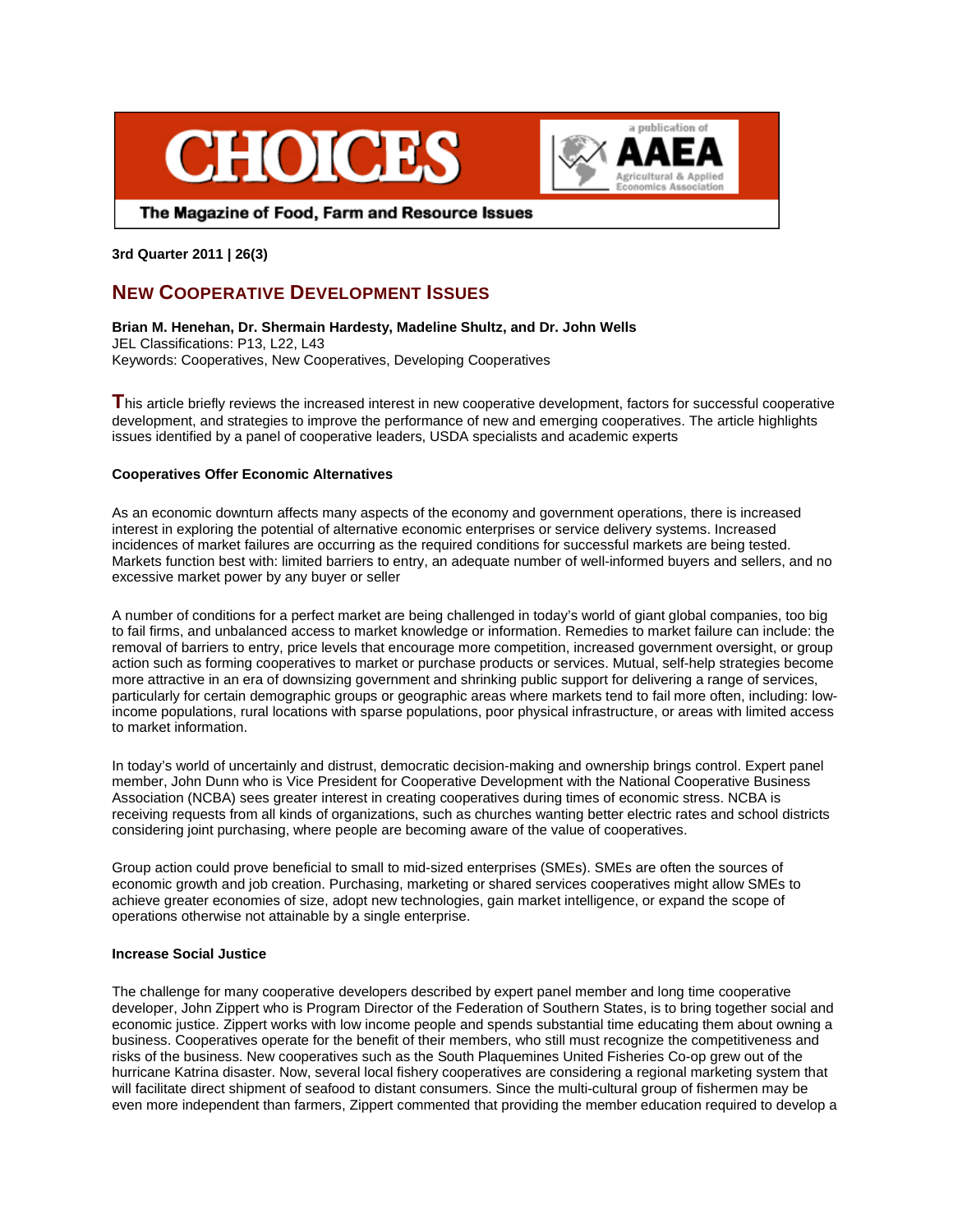sound cooperative has been very challenging, as well as exciting. Zippert says disasters push people to want something different than they had; his team provides technical expertise and helps bring potential members together by challenging the status quo relationships.

### **Mixed Image of Cooperatives**

Recent high-profile cooperative failures and bankruptcies have conveyed a negative image of cooperatives in some prospective members' minds. In some economies transitioning from centralized planning, the term cooperative can be translated or stereotyped as a communist, top-down enterprise run by a government. For the purpose of our discussion, we are using the U.S. style cooperative enterprise model that is market-driven, owned and governed by members and is designed to create value for members. The success of U.S. style cooperatives relies on their ability to compete and survive within a given market as well as being driven by serving member interests.

#### **Examples of New U.S. Cooperative Development**

A number of new agricultural cooperatives have been recently formed in the United States for a variety of purposes. One of the driving forces has been the dissolution of some federal or state marketing orders. Within a few years after the termination of the marketing orders, some producers found that they were competing among themselves and driving down prices. In order to obtain the potential protections provided by the Capper-Volstead Act which authorizes and gives certain antitrust exemptions to cooperatives, they opted to form information sharing cooperatives. Such relatively new cooperatives include the United Potato Growers Association of America, Central California Lettuce Producers Co-op, California Citrus Growers Association and Associated Fruit Producers. The cooperative structure enables members to share information about production plans, sales volumes, prices, and other market intelligence and/or to formulate price strategies; this collaboration increases the growers' market power and dissuades underbidding.

Some marketing orders have focused on improving product quality. After producers failed to reauthorize the state marketing order for the California Tomato Commission, a small group of producers created the California Tomato Farmers (CTF) in March, 2007 to develop and enforce voluntary food safety standards. CTF represents nine growershippers who produce 80% of California's fresh market tomato crop. The industry was damaged significantly in 2008 by a salmonella outbreak that sickened 1,400 people nationwide, although there was no evidence linking the California industry to the outbreak. CTF now posts its members' food safety audit information online for retail and foodservice buyers to view and assure themselves regarding the food safety integrity of the members' tomatoes.

The Oklahoma Food Cooperative created an innovative structure for cooperatives by including both producers and consumers as members. Expert panel member and Board President, Chelsey Simpson sees the cooperative's role as connecting farmers and consumers. The cooperative's 100 farmer-members set their own prices and nearly 4,000 consumer members make their food selections on-line, then pick up the products at designated times and locations. The Oklahoma Food Cooperative has inspired the formation of 18 similarly organized cooperatives; currently, it is investigating how to bring these daughter organizations together into one cooperative.

#### **Importance of a Support Network**

The stakeholder expert panel identified the importance of a support network for successful cooperative development. A number of resources, both inside and outside the United States play an important role in new cooperative development around the world. On the domestic side, the USDA has played an important role in new rural cooperative development for many years. The USDA Rural Development Cooperative Services Program promotes the understanding and use of the cooperative form of business as a viable organizational option for marketing and distributing agricultural products.

In federal fiscal year 2010, the \$8.3M program partially funded 38 cooperative development centers in 28 states for the primary purpose of improving the economic condition of rural areas through the development of new cooperatives and improved operations of existing cooperatives. This group of centers has formed a network named Cooperation Works! The effectiveness and efficiency of the program could be improved with a 50-state strategy and multi-year center funding. Other USDA Rural Development grant programs that enhance cooperative development include the Small, Socially Disadvantaged Producer Grant program and the Value-added Agriculture Producer Grant program.

CooperationWorks! (CW, 2011) is a national organization of cooperative development centers and practitioners that span the breadth of the United States. Using innovative strategies and proven business practices, CW Centers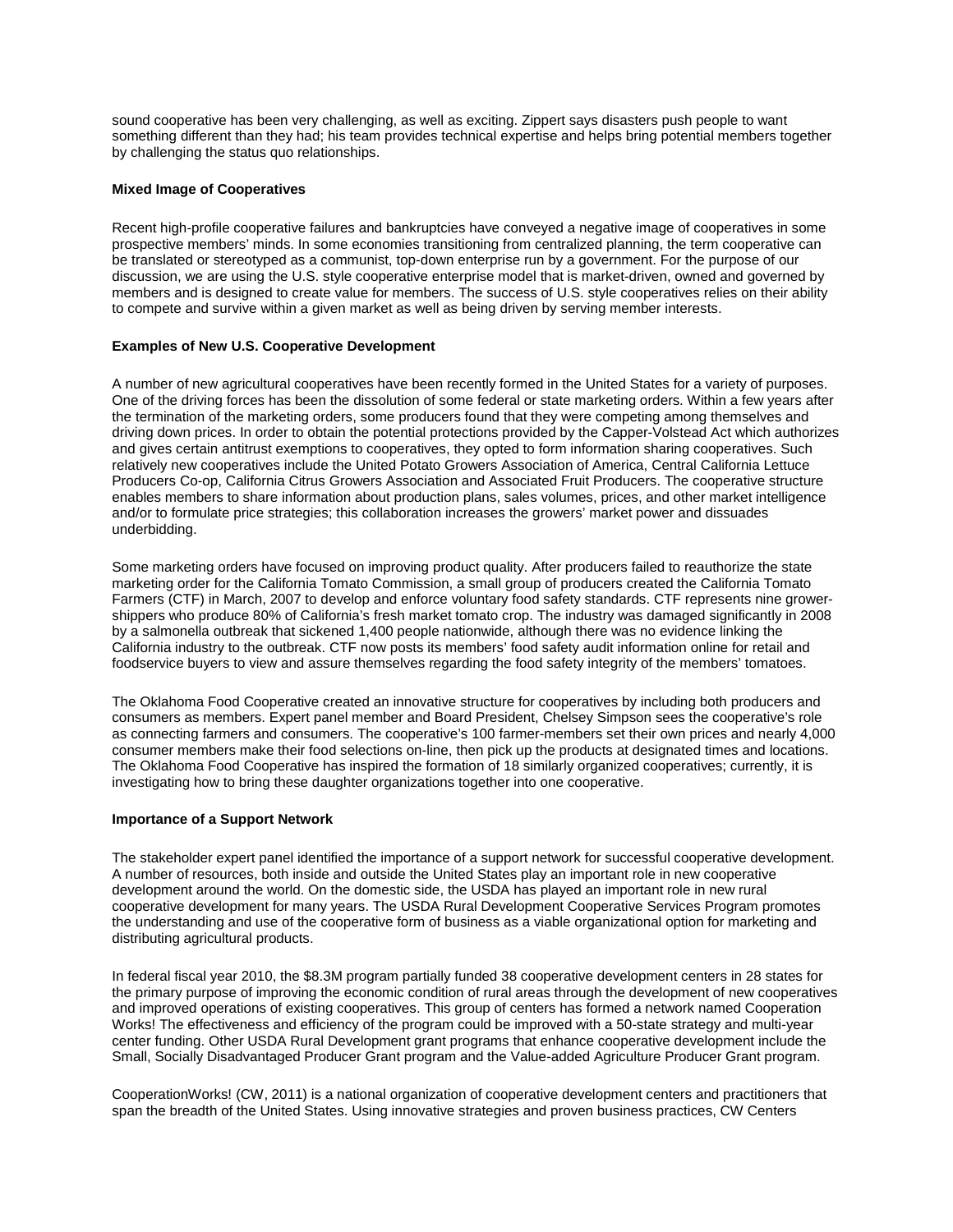provide expertise across all aspects of co-op enterprise development, including feasibility analysis, business plan development, business launch and on-going training for CW staff.

A community of practice, comprised of university faculty, extension staff and supporters was formed to focus on education and research on cooperatives to create new online educational content on cooperatives for the eXtension internet resources (eXtension, ongoing)

A number of land grant universities across the United States have developed educational materials to support new cooperative development including the Cooperative Enterprise Program (2011) in the Charles H. Dyson School of Applied Economics and Management at Cornell University.

There are also a number of international cooperative development resources. The U.S. Overseas Cooperative Development Council (OCDC, 2011) is comprised of eight member organizations that have engaged in a number of applied research activities focused on expanding the knowledge and use of the cooperative business model to foster development in countries throughout the world. The International Cooperative Alliance (ICA, 2011) is a member organization composed of cooperatives around the world. The European Commission has established a legal framework to encourage the formation of cooperatives in member countries, the Statute for a European Cooperative Society (SCE, 2011).

#### **Factors Critical to Success**

There are a number of critical external and internal factors for successful cooperative development. Public entities can play a critical role in the formative stages of new cooperatives. In the United States., the federal government played an important role in the development of the cooperative Farm Credit System as well as rural electric cooperatives. Current federal funding helps to support the rural cooperative development centers that comprise the Cooperation Works! network. Publically funded seed grants or initial technical assistance may be helpful. However, to maintain the independence and viability of start-up cooperatives, public funding should be replaced by member investment and control as soon as feasible to insure a focus on creating value for members.

Internal factors critical to success can include insuring: adequate management, member investment and commitment, pricing and output management, as well as a high level of economic feasibility to compete in the target market (Sexton and Iskow, 1988)

#### **Attract Talented Managers and Board Directors to New Cooperatives**

During the expert panel discussion Chelsey Simpson, the Board President of the previously discussed Oklahoma Food Cooperative, indicated that the cooperative has a difficult time getting people to run for the board. Many of the farms are run by women and half of the board members are women. In the beginning, the cooperative had a lot of people giving their spare time and all the information to run the cooperatives was in the heads of five or six volunteers. As they transitioned to paying some employees, volunteers who had worked for years without pay became resentful and distrusting of leadership. Efforts to change the structure over the past two years have been difficult as some early members are unclear about the role of the board and management.

### **Developing Partnerships Among Cooperatives and Along the Supply Chain**

In the discussion following the panel input, the issue of increased collaboration among cooperatives arose. Many consumer cooperatives have adopted the International Cooperative Alliance's sixth principle, "Cooperation among cooperatives" Consumer grocery cooperatives often support producer cooperatives by purchasing from them to strengthen the cooperative food supply chain. Additionally, numerous grocery cooperatives have purchased preferred stock issued by the well-known dairy producer cooperative, Organic Valley, and encouraged their consumer members to do so also A producer cooperative, Country Natural Beef, has been working closely with ranchers in other states, to form marketing cooperatives that would share its principles and have the same highly participatory structure.

Some established agricultural cooperatives are utilizing more alliances and LLCs for machinery sharing and cooperative-to-cooperative collaboration. Start-up cooperatives could benefit from interacting with the more experienced cooperatives. Cooperatives operating in overlapping membership areas like rural utility cooperatives are supporting new business and cooperative development in their service areas. Experienced or retired cooperative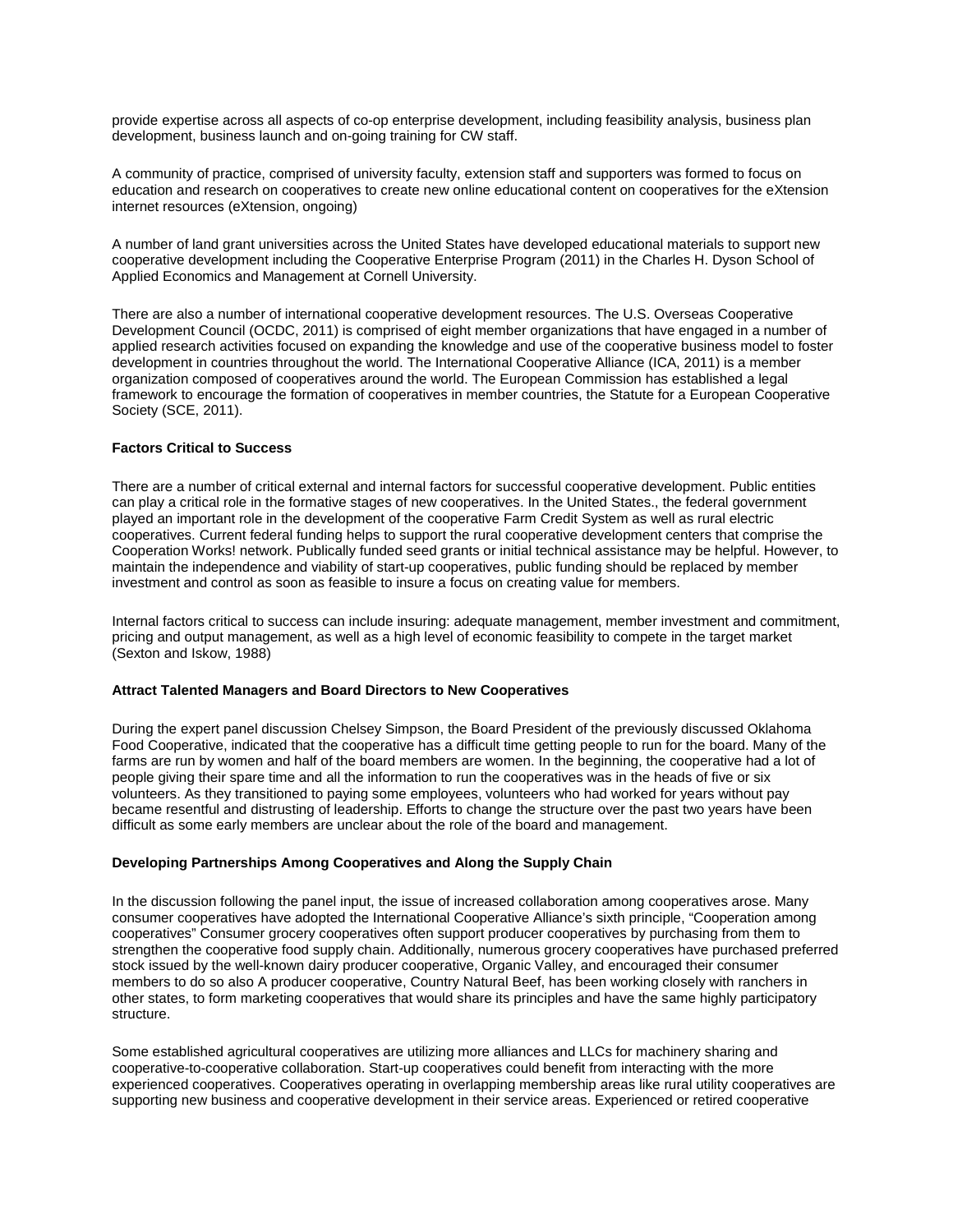managers or directors could be a source of valuable knowledge for new cooperatives on governance, financing and operational, and areas of cooperative performance. Innovative information and knowledge sharing could prove beneficial to both entities.

#### **Strategies to Improve New and Emerging Cooperatives**

In many ways, new and emerging cooperative businesses face similar challenges to any start-up business: obtaining talented management, securing adequate financing and competing in a selected market. However, a number of distinctive organizational features and group dynamics can create characteristic challenges for newly developed cooperatives. Group decision-making can make for slower decision making. There can be a lack of advisors familiar with the cooperative formation and organization. There can be a lack of start-up capital as members are the primary providers of equity capital. Some lenders may not be familiar with this type of equity structure. Internal conflicts may arise as members, who may be raw products suppliers, attempt to determine prices and set terms of trade for marketing their individual farm output resulting in uncompetitive results.

#### **Closing Comments**

Forming a cooperative enterprise can be an effective approach in to addressing market failures and improving the socioeconomic well-being of members. A supportive legislative and regulatory environment can enable more successful new cooperative development. A well qualified team of organizational, legal and accounting advisors can be beneficial to successful cooperative development. At the end of the day, well led, effectively managed, and adequately financed cooperatives with committed members have the best chance of growing into viable businesses that are able to create the expected benefits for members.

Just as any business, a cooperative must compete effectively in a given market to succeed. Cooperatives can help stimulate economic development and better position smaller scale producers, consumers, or SMEs in today's challenging markets that demand greater scale and scope than an individual player may be able to muster.

#### **For More Information**

Cooperative Development Council (2011). Available online:<http://www.ocdc.coop/OCDC/home5.html>

Cooperative Enterprise Program (2011) Charles H. Dyson School of Applied Economics and Management, Cornell University. Available online[: http://dyson.cornell.edu/outreach/extensionpdf/2001/Cornell\\_AEM\\_eb0101.pdf](http://dyson.cornell.edu/outreach/extensionpdf/2001/Cornell_AEM_eb0101.pdf)

Cooperation Works! (2011). Available online: [http://www.cooperationworks.coop/.](http://www.cooperationworks.coop/)

eXtension *community of practice on cooperatives*. (2011). Available online: <http://www.extension.org/pages/30339/cooperatives-community-of-practice-description>

International Cooperative Alliance. (2011). Available online[: http://www.ica.coop/al-ica/](http://www.ica.coop/al-ica/)

Overseas Cooperative Development Council. (2011). Available online[: http://www.ocdc.coop/OCDC/home5.html.](http://www.ocdc.coop/OCDC/home5.html)

Sexton and Iskow. (1988). Available online:<http://giannini.ucop.edu/InfoSeries/883-Coops.pdf>

Statement on the co-operative identity and principles. (2011). Available online: <http://www.ica.coop/coop/principles.html>

Statute for a European Cooperative Society. (2011). Available online[: http://eur](http://eur-lex.europa.eu/LexUriServ/LexUriServ.do?uri=OJ:L:2003:207:0001:0024:EN:PDF)[lex.europa.eu/LexUriServ/LexUriServ.do?uri=OJ:L:2003:207:0001:0024:EN:PDF](http://eur-lex.europa.eu/LexUriServ/LexUriServ.do?uri=OJ:L:2003:207:0001:0024:EN:PDF)

University of California Extension publications. (2011). Available online: <http://giannini.ucop.edu/infoseries.htm>

*Brian M. Henehan (bmh5@cornell.edu) is a Senior Extension Associate and Director of the Cooperative Enterprise Program in the Charles H. Dyson School of Applied Economics and Management at Cornell University, Ithaca, New*